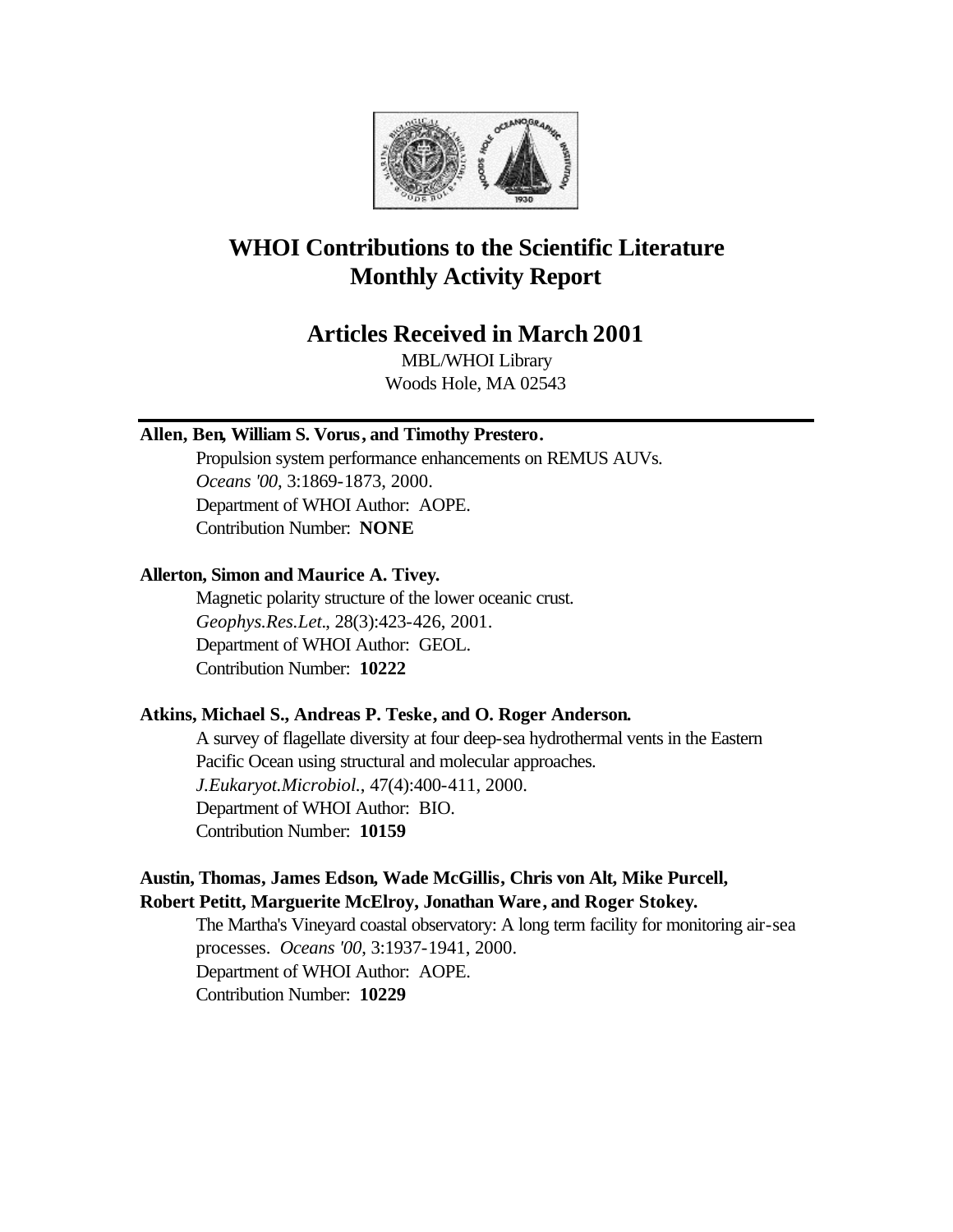#### **Austin, Thomas C., Roger P. Stokey, and Kenneth M. Sharp.**

PARADIGM: A buoy-based system for AUV navigation and tracking. *Oceans '00*, 2:935-938, 2000. Department of WHOI Author: AOPE. Contribution Number: **10235**

## **Badiey, Mohsen, Yongke Mu, James F. Lynch, Stephen N. Wolf, and Gareth M. Houk.**

Observation of dispersion and azimuthal dependence of broadband acoustic signals in shallow water. *Oceans '00*, 2:859-864, 2000. Department of WHOI Author: AOPE. Contribution Number: **NONE**

## **Ballard, Robert D.**

The history of Woods Hole's deep submergence program. In*: Fifty Years of Ocean Discovery: National Science Foundation, 1950-2000/Ocean Studies Board, National Research Council*, :67-84, 2000. Department of WHOI Author: AOPE. Contribution Number: **NONE**

## **Bivens, J., M. Geiger, J. Bird, D. Lapota, P. Fucile.**

Performance evaluation of two prototype bioluminiscence sensors. In: *Ocean Optics XV Conference. Musee Oceanographique, Monaco, October 16-20, 2000.* Steve Ackleson and John Marra, Co-Convenors. CD ROM prepared by the Office of Naval Research (Ocean, Atmosphere and Space S&T Department), Washington, D. C*.*, 5 pp., 2000.

Department of WHOI Author: PO. Contribution Number: **NONE**

#### **Bowen, M. F., P. J. Bernard, D. E. Gleason, and L. L. Whitcomb.**

Elevators--Autonomous transporters for deepsea benthic sample recovery. *Oceans '00*, 1:343-348, 2000. Department of WHOI Author: AOPE. Contribution Number: **NONE**

## **Buck, John R., Hugh B. Morgenbesser, and Peter L. Tyack.**

Synthesis and modification of the whistles of the bottlenose dolphin, *Tursiops truncatus*. *J.Acoust.Soc.Am.*, 108(1):407-416, 2000. Department of WHOI Author: BIO. Contribution Number: **10039**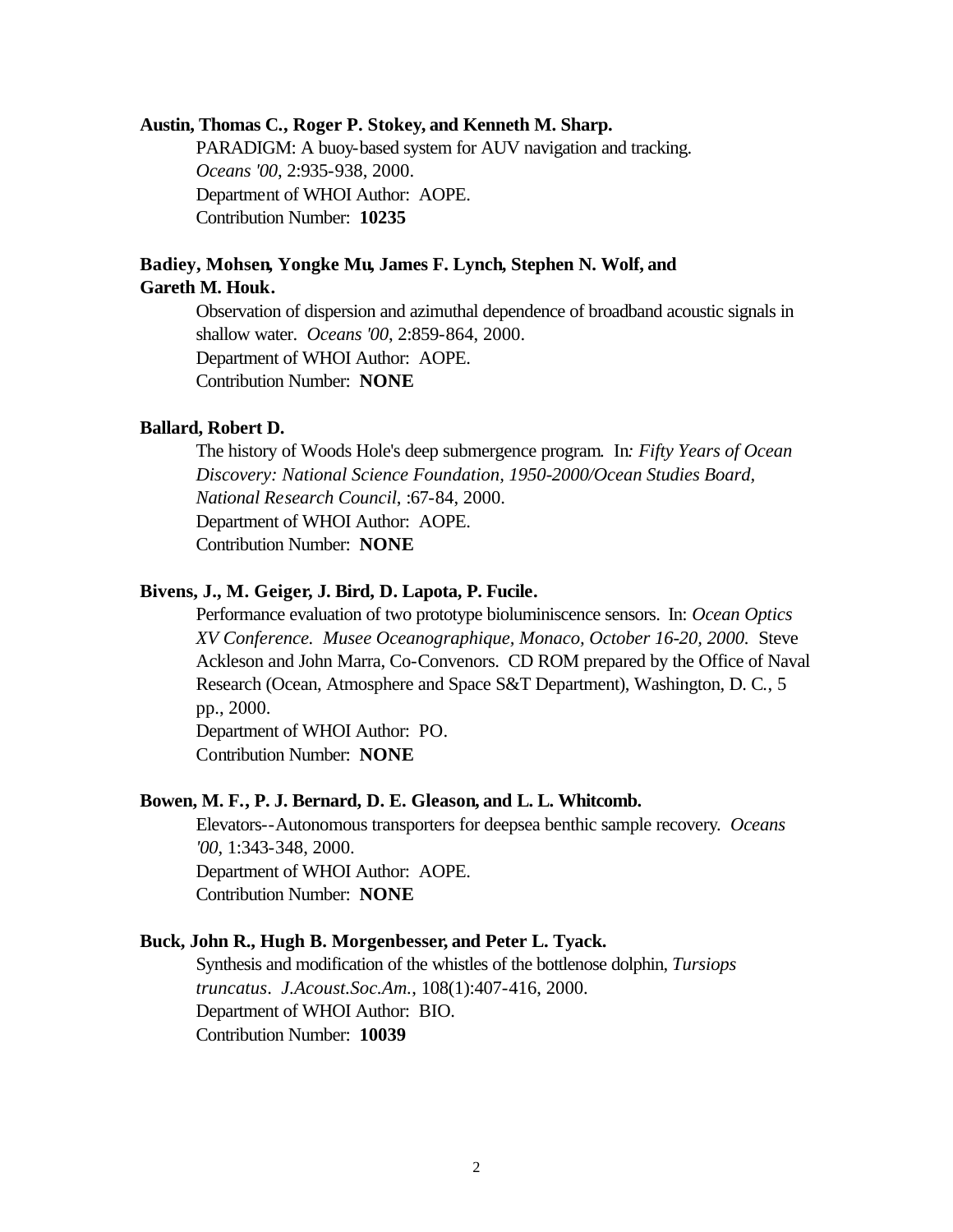## **Butler, R., A. D. Chave, F. K. Duennebier, D. R. Yoerger, R. Petit, D. Harris, F. B. Wooding, A. D. Bowen, J. Bailey, J. Jolly, E. Hobart, J. A. Hildebrand, and A. H. Dodeman.**

The Hawaii-2 Observatory pioneers opportunities for remote instrumentation in ocean studies. *EOS*, 81(15):157, 162, 163, 2000. Department of WHOI Author: GEOL. Contribution Number: **10048**

## **Charette, Matthew A. and Ken O. Buesseler.**

Does iron fertilisation lead to rapid carbon export in the Southern Ocean?. *Geochem.Geophys.Geosys.*, 1:13 Oct. 2000, Paper no. 2000GC000069 (9 Mar. 2001). http://146.201.254.53/publicationsfinal/researchletters/2000GC000069/article2000GC 000069.pdf, 2000. Department of WHOI Author: MCG. Contribution Number: **10197**

## **Chave, Alan D., Fred K. Duennebier, and Rhett Butler.**

Putting H20 in the ocean. *Oceanus*, 42(1):6-9, 2000. Department of WHOI Author: AOPE. Contribution Number: **NONE**

## **Churchill, James H., Jackson O. Blanton, James L. Hench, Richard A. Luettich, and F. E. Werner.**

Flood tide circulation near Beaufort Inlet, North Carolina: Implications for larval recruitment. *Estuaries*, 22(4):1057-1070, 1999. Department of WHOI Author: PO. Contribution Number: **9804**

#### **Cohen, Anne L., Graham D. Layne, Stanley R. Hart, and Phillip S. Lobel.**

Kinetic control of skeletal Sr/Ca in a symbiotic coral: Implications for the paleotemperature proxy. *Paleoceanography*, 16(1):20-26, 2001. Department of WHOI Author: GEOL. Contribution Number: **NONE**

## **Collins, Denise, Scott Kadelski, Robert Lonardo, Benjamin Peterson, Christopher Reddy, Charles J. Marzzacco, Arthur M. Halpern, and Fouad Nassiri.**

The effects of micelles on electron-transfer and proton-transfer fluorescence quenching reactions. *Res.Dev.Photochem.Photobio.*, 3:77-89, 1999. Department of WHOI Author: MCG. Contribution Number: **NONE**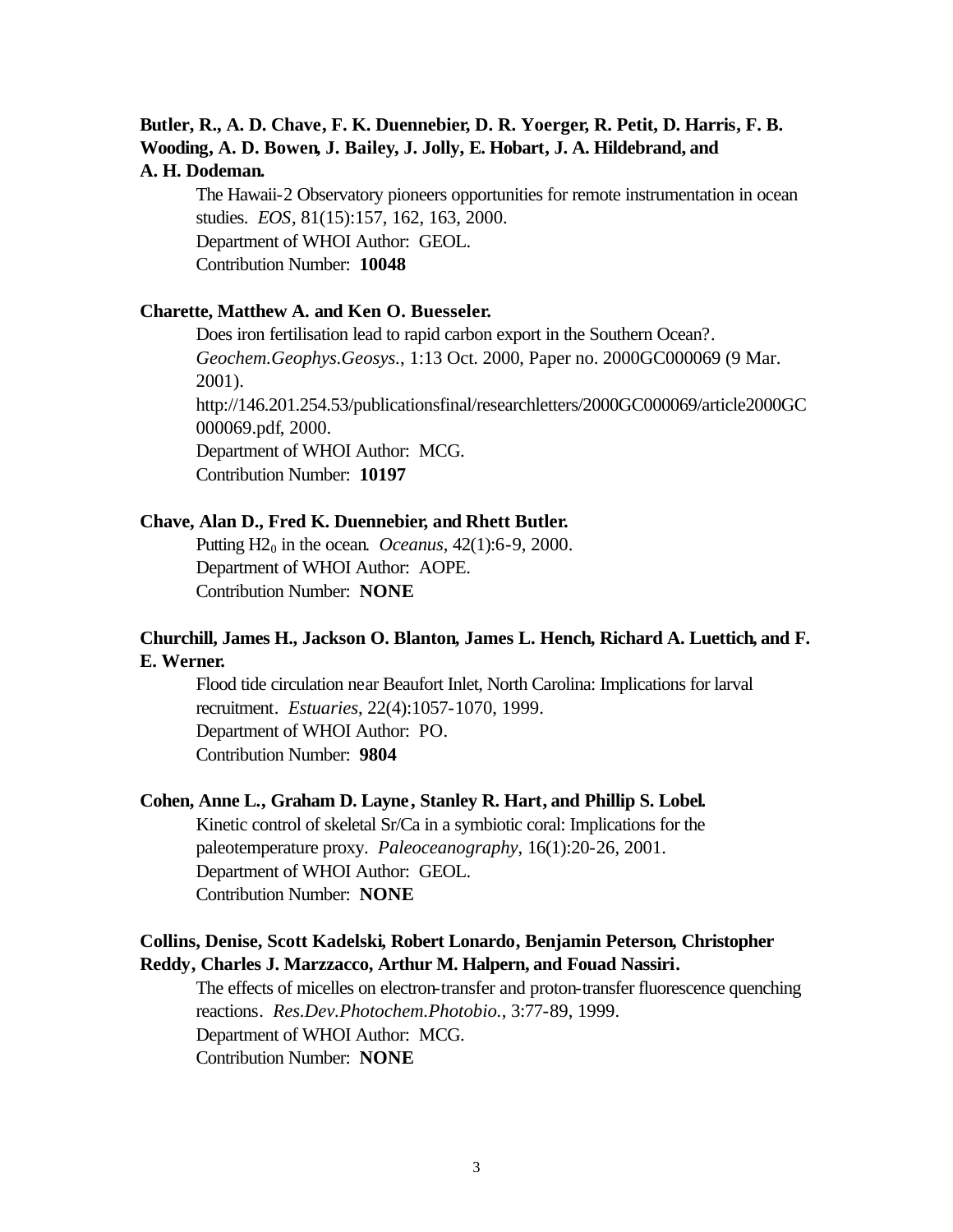## **Dai, M. H., J. M. Martina, and G. Cauwet.**

Colloidal organic carbon and trace metals. In: *The Venice Lagoon Ecosystem - Inputs and Interactions Between Land and Sea*, P. Lasserre, A. Marzollo, eds. Parthenon Publishing Group, Paris, France, :47-58, 2000. Department of WHOI Author: MCG. Contribution Number: **NONE**

## **Dai, Min-han, Jean-Marie Martin, Hua-sheng Hong, and Zu-lin Zhang.**

Preliminary study on the dissolved and colloidal organic carbon in the Zhujiang River estuary. *Chin.J.Oceanol.Limnol.*, 18(3):265-273, 2000. Department of WHOI Author: BIO. Contribution Number: **NONE**

## **Delaney, John R. and Alan D. Chave.**

NEPTUNE: A fiber-optic 'telescope' to inner space. *Oceanus*, 42(1):10-11, 2000. Department of WHOI Author: AOPE. Contribution Number: **NONE**

## **Delaney, John R., G. Ross Heath, Bruce Howe, Alan D. Chave, and Harold Kirkham.**

NEPTUNE: Real-time ocean and earth sciences at the scale of a tectonic plate. *Oceanography*, 13(2):71-79, 2000. Department of WHOI Author: AOPE. Contribution Number: **NONE**

#### **Detrick, Robert S., John A. Collins, and Daniel E. Frye.**

Seafloor to surface to satellite to shore. *Oceanus*, 42(1):12-13, 2000. Department of WHOI Author: AOPE. Contribution Number: **NONE**

## **Dunn, Robert A., Douglas R. Toomey, Robert S. Detrick, and William S. D. Wilcock.**

Continuous mantle melt supply beneath an overlapping spreading center on the East Pacific Rise. *Science*, 291:1955-1958, 2001. Department of WHOI Author: GEOL. Contribution Number: **NONE**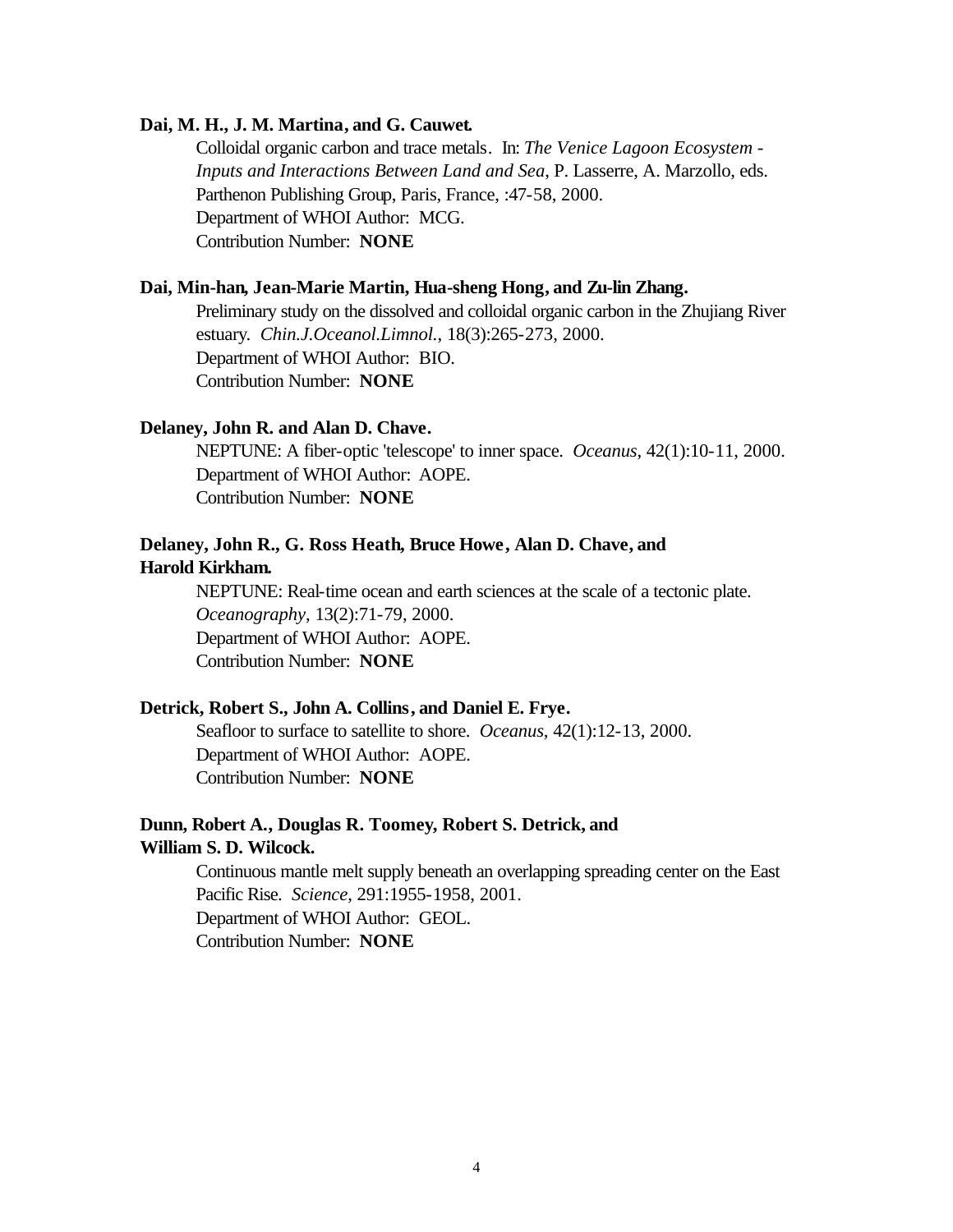## **DuRand, Michele D., Rebecca E. Green, Heidi M. Sosik, and Robert J. Olson.**

Diel variations in optical properties of Micromonas pusilla, a prasinophyte. In: *Ocean Optics XV Conference. Musee Oceanographique, Monaco, October 16-20, 2000.* Steve Ackleson and John Marra, Co-Convenors. CD ROM prepared by the Office of Naval Research (Ocean, Atmosphere and Space S&T Department), Washington, D. C*.*, 11 pp., 2000. Department of WHOI Author: BIO.

Contribution Number: **NONE**

## **Edson, James B., Wade R. McGillis, and Thomas C. Austin.**

A new coastal observatory is born. *Oceanus*, 42(1):31-33, 2000. Department of WHOI Author: AOPE. Contribution Number: **NONE**

#### **Edwards, K. J., P. L. Bond, J. F. Banfield.**

Characteristics of attachment and growth of *Thiobacillus caldus* on sulphide minerals: A chemotactic response to sulphur minerals? *Environ.Microbiol.*, 2(3):324-332, 2000. Department of WHOI Author: BIO. Contribution Number: **NONE**

## **Ertl, Robin P., Stelvio M. Bandiera, Donald R. Buhler, John J. Stegeman, and Gary W. Winston.**

Immunochemical analysis of liver microsomal cytochromes P450 of the American alligator, *Alligator mississippiensis*. *Toxicol.Appl.Pharmacol.*, 157:157-165, 1999. Department of WHOI Author: BIO. Contribution Number: **NONE**

#### **Fairall, C. W., J. E. Hare, J. B. Edson, and W. McGillis.**

Parameterization and micrometeorological measurement of air-sea gas transfer. *Boundary-Layer Meteorol.*, 96(1-2):63-105, 2000. Department of WHOI Author: AOPE. Contribution Number: **NONE**

## **Farrell, R., S. Goodwin, C. Wirsen, J. Lucciarini, M. Martinez, and J. Ratto.**

A biodegradation study of co-extruded nanocomposites consisting of polycaprolactone and organically modified clay. In: *ANTEC 2000: Plastics, the Magical Solution, Conference Proceedings, Orlando, Florida, May 7-11, 2000.* Society of Plastic Engineers, Brookfield, Conn*.*, :2796-2801, 2000. Department of WHOI Author: BIO. Contribution Number: **NONE**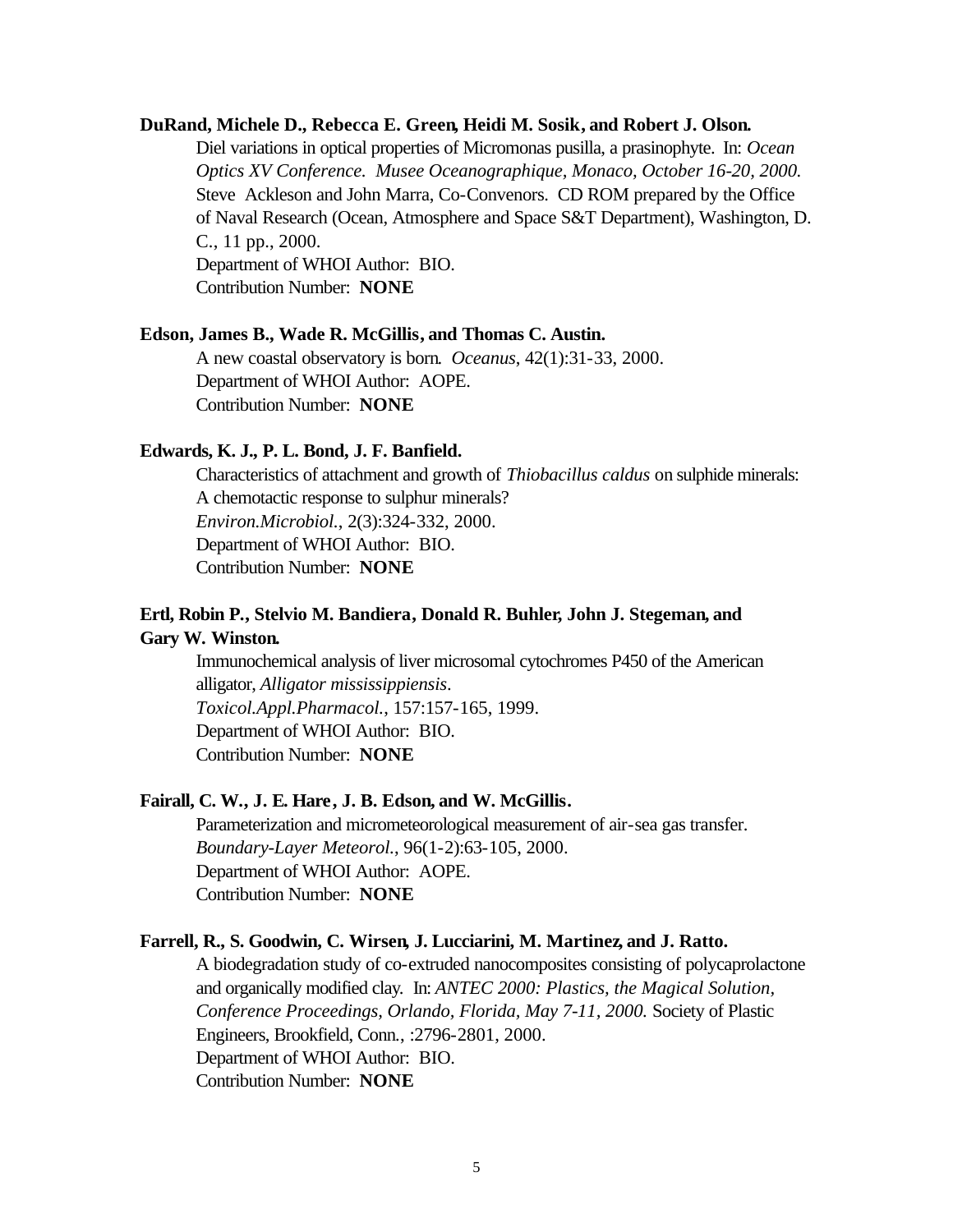## **Finette, Steven, Marshall H. Orr, Altan Turgut, John R. Apel, Mohsen Badiey, Chingsang Chiu, Robert H. Headrick, John N. Kemp, James F. Lynch, Arthur E. Newhall, Keith von der Heydt, Bruce Pasewark, Stephen N. Wolf, and Dirk Tielbuerger.**

Acoustic field variability induced by time evolving internal wave fields. *J.Acoust.Soc.Am.*, 108(3/1):957-972, 2000. Department of WHOI Author: AOPE. Contribution Number: **NONE**

# **Flower, B. P., D. W. Oppo, J. F. McManus, K. A. Venz, D. A. Hodell, and**

## **J. L. Cullen.**

North Atlantic intermediate to deep water circulation and chemical stratification during the past 1 Myr. *Paleoceanography*, 15(4):388-403, 2000. Department of WHOI Author: GEOL. Contribution Number: **10149**

## **Freitag, Lee, Matt Grund, Sandipa Singh, and Mark Johnson.**

Acoustic communication in very shallow water: Results from the 1999 AUV fest. *Oceans '00*, 3:2155-2160, 2000. Department of WHOI Author: AOPE. Contribution Number: **NONE**

## **Freitag, Lee, Mark Johnson, Milica Stojanovic, Daniel Nagle, and Josko Catipovic.**

Survey and analysis of underwater acoustic channels for coherent communication in the medium-frequency band. *Oceans '00*, 1:131-138, 2000. Department of WHOI Author: AOPE. Contribution Number: **NONE**

## **Freitag, Lee, Mark Johnson, and Daniel Frye.**

High-rate acoustic communications for ocean observatories-performance testing over a 3000 m vertical path. *Oceans '00*, 2:1443-1448, 2000. Department of WHOI Author: AOPE. Contribution Number: **NONE**

#### **Frisk, George V., Kyle M. Becker, and James A. Doutt.**

Modal mapping in shallow water using synthetic aperture horizontal arrays. *Oceans '00*, 1:185-188, 2000. Department of WHOI Author: AOPE. Contribution Number: **10242**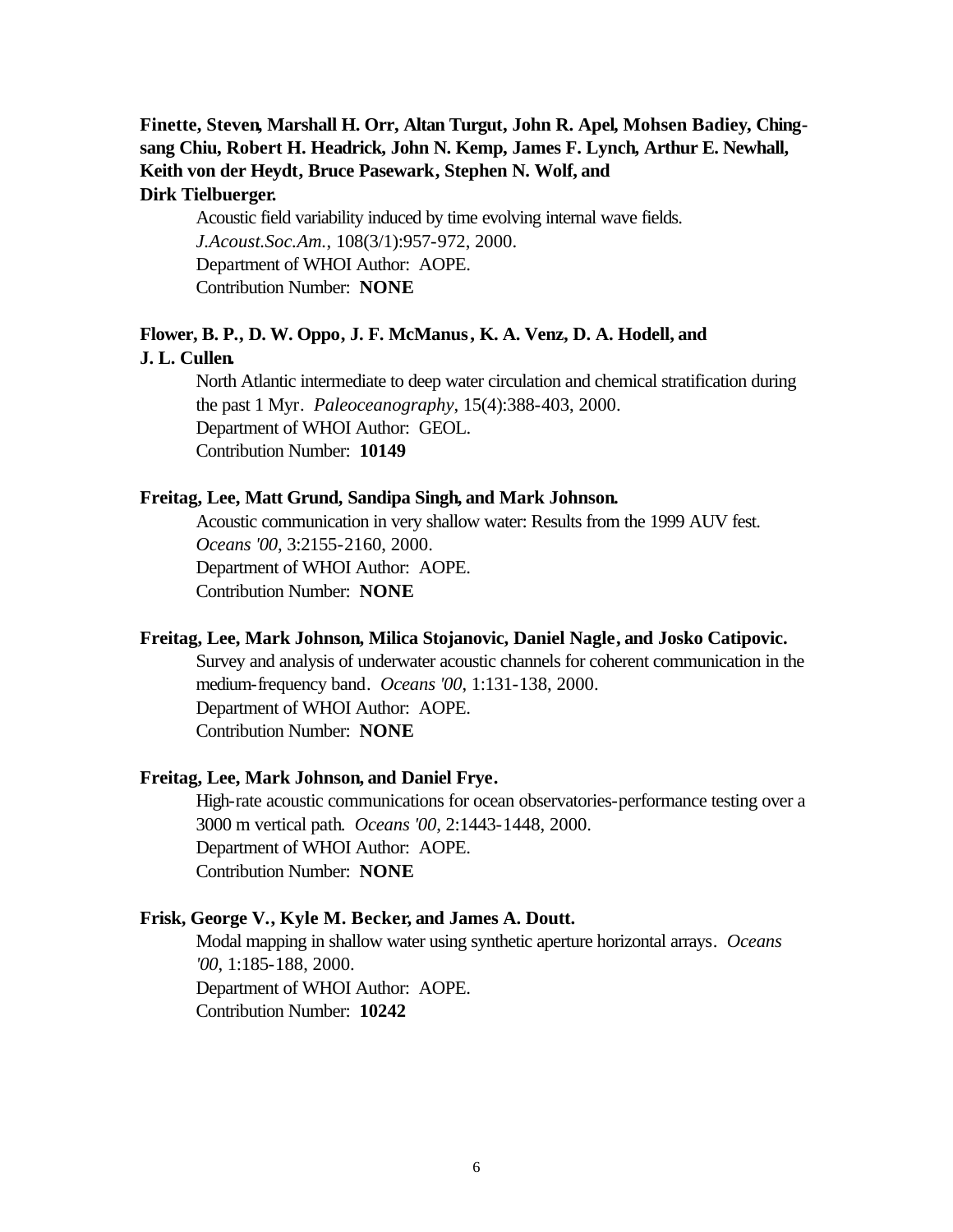## **Frye, Daniel, Bradford Butman, Mark Johnson, Keith von der Heydt, and Steven Lerner.**

Portable coastal observatories. *Oceanography*, 13(2):24-31, 2000. Department of WHOI Author: AOPE. Contribution Number: **NONE**

## **Frye, Daniel E., Donald B. Peters, Nelson G. Hogg, and Carl Wunsch.**

ULTRAMOOR: A 5-year current meter mooring. *Oceans '00*, 2:1097-1102, 2000. Department of WHOI Author: AOPE. Contribution Number: **NONE**

#### **Geyer, W. Rockwe ll, James T. Morris, Frederick G. Prahl, and David A. Jay.**

Interaction between physical processes and ecosystem structure: A comparative approach. In: *Estuarine Science: A Synthetic Approach to Research and Practice.*  John E. Hobbie, ed., Island Press, Washington, D. C., :177-206, 2000. Department of WHOI Author: AOPE. Contribution Number: **NONE**

## **Geyer, W. Rockwell, P. Hill, T. Milligan, and P. Traykovski.**

The structure of the Eel River plume during floods. *Cont.Shelf Res.*, 20:2067-2093, 2000. Department of WHOI Author: AOPE. Contribution Number: **10005**

#### **Glenn, Scott M., J. Frederick Grassle, and Christopher J. von Alt.**

The LEO approach. *Oceanus*, 42(1):28-30, 2000. Department of WHOI Author: AOPE. Contribution Number: **NONE**

#### **Goldman, Joel C. and Mark R. Dennett.**

Growth of marine bacteria in batch and continuous culture under carbon and nitrogen limitation. *Limnol.Oceanogr.*, 45(4):789-800, 2000. Department of WHOI Author: BIO. Contribution Number: **NONE**

## **Goyet, C., C. Coatanoan, G. Eischeid, T. Amaoka, K. Okuda, and S. Tsunogai.**

Determination of anthropogenic  $CO<sub>2</sub>$  in seawater based on mixing of water masses. In: *Proceedings of the 2nd International Symposium CO2 in the Oceans, Tsukua, Japan, January 1999, CGER-1037-'99,* Yukihiro Nojiri, ed. Center for Global Environmental Research, National Institute for Environmental Studies, :309-313, 1999. Department of WHOI Author: MCG. Contribution Number: **NONE**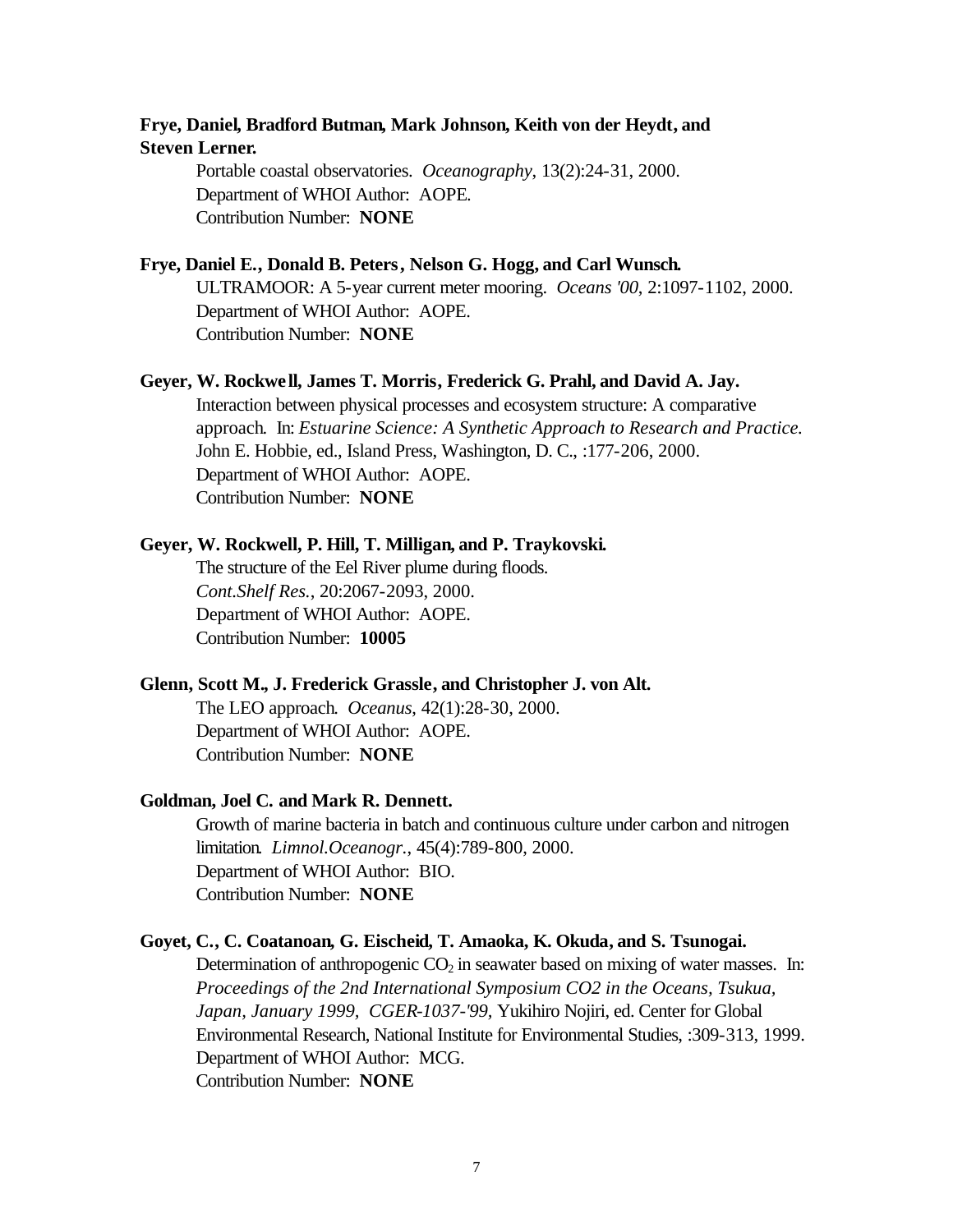## **Green, Rebecca E., Heidi M. Sosik, Michele D. DuRand, and Robert J. Olson.**

Comparison of refractive index esitmated from single-cell and bulk optical properties. In: *Ocean XV Conference. Musee Oceanographique, Monaco, October 16-20, 2000.* Steve Ackleson and John Marra, Co-Convenors. CD ROM prepared by the Office of Naval Research (Ocean, Atmosphere and Space S&T Department), Washington, D. C., 9 pp., 2000. Department of WHOI Author: BIO. Contribution Number: **NONE**

## **Haidvogel, D. B., P. Malanotte-Rizzoli, and D. J. McGillicuddy, Jr.**

*Special Issue: Theory and Modeling of Ocean Circulation, Data Assimilation and Interdisciplinary Applications: A Tribute to Professor Allan R. Robinson. Dynamics of Atmospheres and Oceans.*, 29(2-4) 469 pp., 1999. Department of WHOI Author: AOPE. Contribution Number: **NONE**

## **Halanych, Kenneth.**

Considerations for reconstructing metazoan history: Signal, resolution, and hypothesis testing. *Amer.Zool.*, 38:929-941, 1998. Department of WHOI Author: BIO. Contribution Number: **NONE**

## **Halanych, Kenneth M., Richard A. Lutz, and Robert C. Vrijenhoek.**

Evolutionary origins and age of vestimentiferan tube-worms. *Cah.Biol.Mar.*, 39:355-358, 1998. Department of WHOI Author: BIO. Contribution Number: **NONE**

## **Hoagland, Porter and Andrew E. Meeks.**

The demand for whalewatching. In: *Marine Sanctuaries Conservation Series MSD-00-2, The Economic Contribution of Whalewatching to Regional Economies: Perspectives from Two National Marine Sanctuaries. U.S. Department of Commerce, National Oceanic and Atmospheric Administration,*, Office of Ocean and Coastal Resource Management, Marine Sanctuaries Division, July 2000:52-87, 2000.

Department of WHOI Author: MPC. Contribution Number: **NONE**

## **Hoagland, Porter.**

State of technology report - marine resources ddivision. *Mar.Technol.Soc.J.*, 34(2):46-61, 2000. Department of WHOI Author: MPC. Contribution Number: **NONE**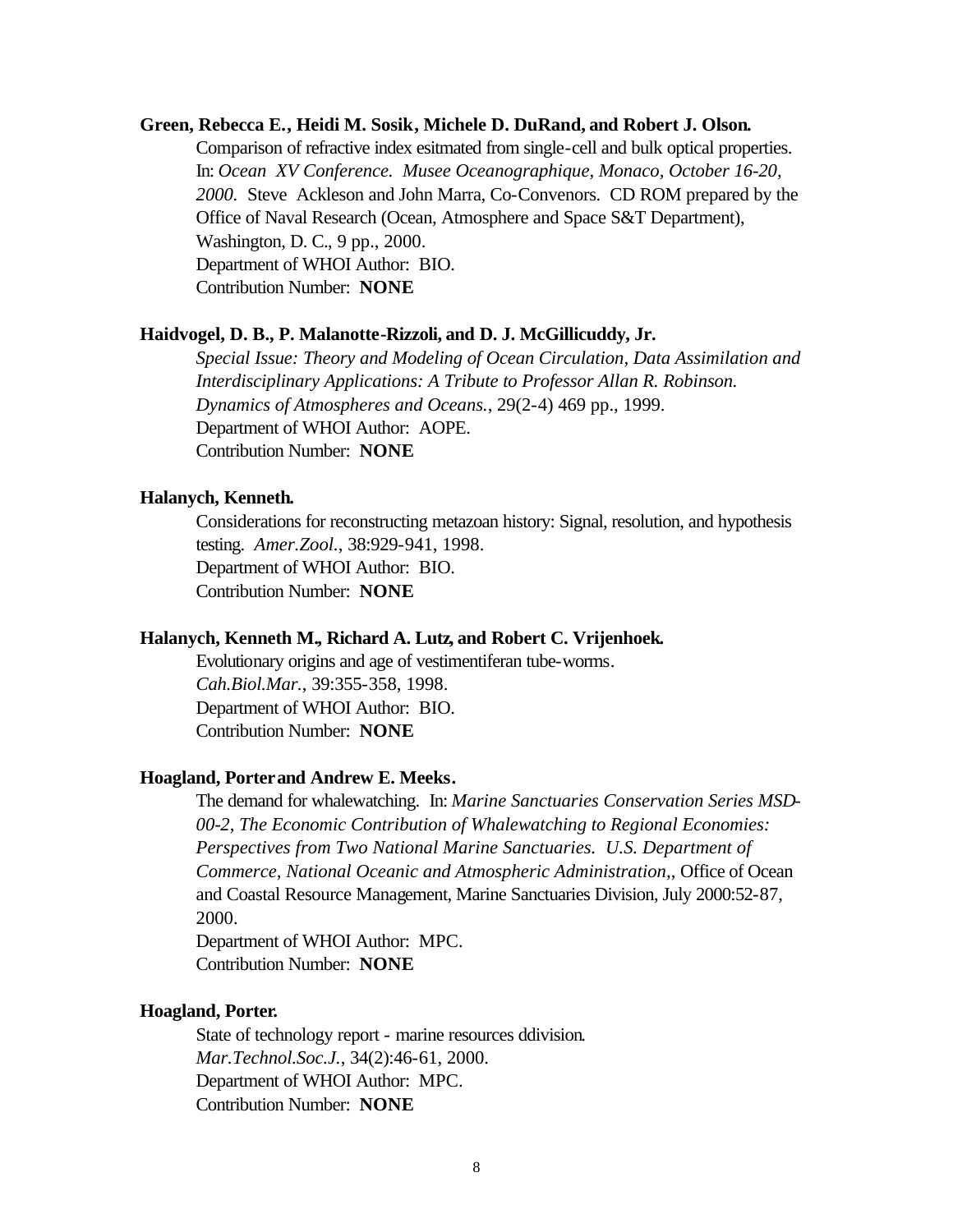#### **Hobart, Edward, Geoff Allsup, David Hosom, and Tom Baldasarre.**

Acoustic modem unit. *Oceans '00*, 2:769-772, 2000. Department of WHOI Author: AOPE. PO. Contribution Number: **NONE**

## **Howland, Jonathan C. and Hanumant Singh.**

Simulation of the deep sea mosaicking process. *Oceans '00*, 2:1353-1375, 2000. Department of WHOI Author: AOPE. Contribution Number: **10224**

## **Humphris, Susan E. and Johnson R. Cann.**

Constraints on the energy and chemical balances of the modern TAG and ancient Cyprus seafloor sulfide deposits. *J.Geophys.Res.*, 105(B12):28477-28488, 2000. Department of WHOI Author: GEOL. Contribution Number: **10257**

## **Iwata, Hisato and John J. Stegeman.**

In situ RT-PCR detection of CYP1A mRNA in pharyngeal epithelium and chondroid cells from chemically untreated fish: Involvement in vertebrate craniofacial skeletal development? *Biochem.Biophys.Res.Comm.*, 271:130-137, 2000. Department of WHOI Author: BIO. Contribution Number: **10127**

## **Jay, David A., W. Rockwell Geyer, and David R. Montgomery.**

An ecological perspective on estuarine classification. In: *Estuarine Science: A Synthetic Approach to Research and Practice*. John E. Hobbie, ed., Island Press, Washington, D. C., :149-176, 2000. Department of WHOI Author: AOPE. Contribution Number: **NONE**

## **Jickells, T. D., S. Dorling, W. G. Deuser, T. M. Church, R. Arimoto, and J. Prospero.**

Air-borne dust fluxes to a deep water sediment trap in the Sargasso Sea. *Global Biogeochem.Cycles*, 12(2):311-320, 1998. Department of WHOI Author: MCG. Contribution Number: **9539**

## **Joyce, T. M., I. Yasuda, Y. Hiroe, K. Komatsu, K. Kawasaki, and F. Bahr.**

Mixing in the meandering Kuroshio Extension and the formation of NPIW. *J.Geophys.Res.*, 106(C3):4397-4404, 2001. Department of WHOI Author: PO. Contribution Number: **10168**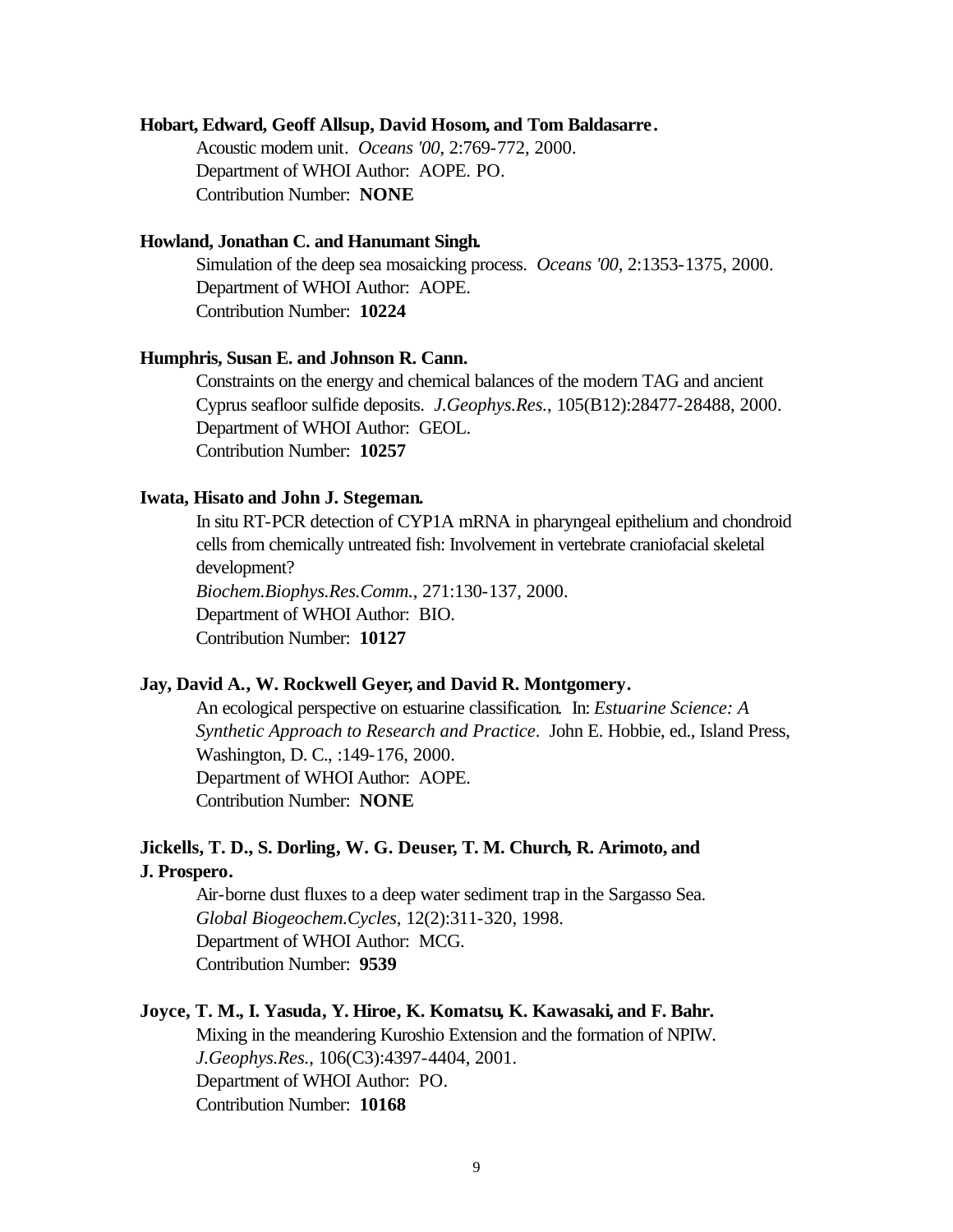#### **Ketten, Darlene R.**

Cetacean ears. In: *Hearing by Whales and Dolphins.* Whitlow W. L. Au, Arthur N. Popper, Richard R. Fay, eds., Springer Handbook of Auditory Research, Volume 12, Richard R. Fay, Arthur N. Popper, Series eds. Springer-Verlag New York, Inc., NY, :43-108, 2000. Department of WHOI Author: BIO.

Contribution Number: **NONE**

## **Layne, G. D. and K. W. Sims.**

Secondary ion mass spectrometry for the measurement of  $^{232}Th^{230}Th$  in volcanic rocks. *Int.J.Mass Spectrom.*, 203:187-198, 2000. Department of WHOI Author: GEOL Contribution Number: **NONE**

#### **Martin Traykovski, Linda V., and Heidi M. Sosik.**

Optical classification of northwest Atlantic water types based on satellite ocean colour data. In: *Ocean Optics XV Conference. Musee Oceanographique, Monaco, October 16-20, 2000.* Steve Ackleson and John Marra, Co-Convenors. CD ROM prepared by the Office of Naval Research (Ocean, Atmosphere and Space S&T Department), Washington, D. C., 12 pp., 2000. Department of WHOI Author: BIO. Contribution Number: **NONE**

#### **McGillis, Wade, James Edson, Rik Wanninkhof.**

Direct air-sea flux measurements of carbon dioxide over the North Atlantic Ocean and the comparison to indirect methods. In: *Proceedings of the 2nd International Symposium CO2 in the Oceans, Tsukua, Japan, January 1999, CGER-1037-'99,*  Yukihiro Nojiri, ed. Center for Global Environmental Research, National Institute for Environmental Studies, :367-377, 1999. Department of WHOI Author: AOPE. Contribution Number: **NONE**

## **Montgomery, E. T. and R. W. Schmitt.**

An automated method of processing data from profiling floats. *Oceans '00*, 1:367-370, 2000. Department of WHOI Author: PO. Contribution Number: **NONE**

## **Murray, Kimberly T., Andrew J. Read, and Andrew R. Solow.**

The use of time/area closures to reduce bycatches of harbour porpoises: Lessons from the Gulf of Maine sink gillnet fishery. *J.Cet.Res.*, 2(2):135-141, 2000. Department of WHOI Author: MPC. Contribution Number: **9922**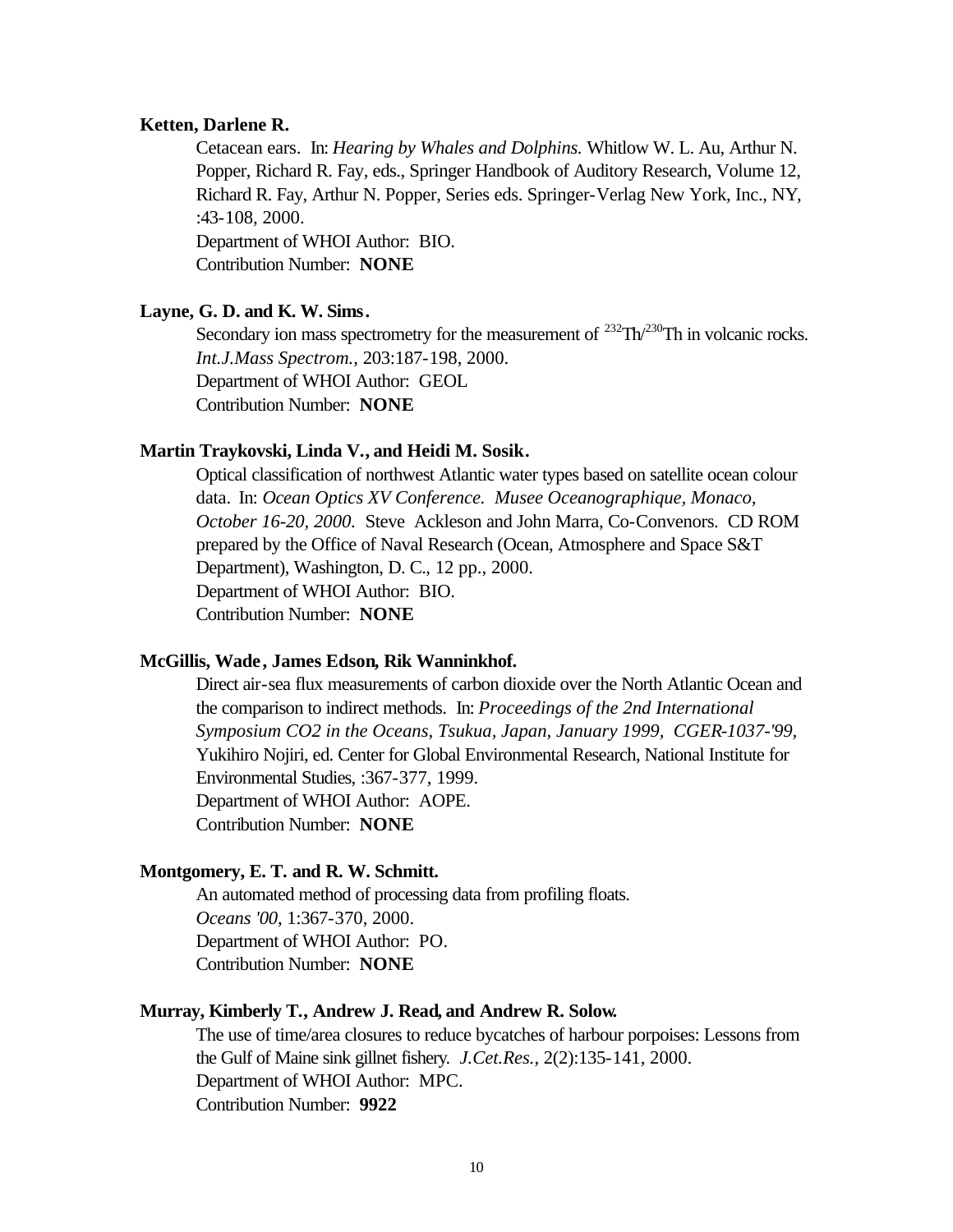## **Nazarova, Katherine A., Peter J. Wasilewski, and Henry J. B. Dick.**

Magnetic study of serpentized harzburgites from the Islas Orcadas Fracture Zone. *Mar.Geophys.Res.*, 21(5):475-488, 2000. Department of WHOI Author: GEOL. Contribution Number: **NONE**

## **Oppo, Delia W. and Michael Horowitz.**

Glacial deepwater geometry: South Atlantic benthic foraminiferal Cd/Ca and  $\ddot{a}^{13}C$ . *Paleoceanography*, 15(2):147-160, 2000. Department of WHOI Author: GEOL. Contribution Number: **10117**

## **Owens, W. Brechner and Bruce A. Warren.**

Deep circulation in the northwest corner of the Pacific Ocean. *Deep-Sea Res.I*, 48:959-993, 2001. Department of WHOI Author: PO. Contribution Number: **10154**

## **Pedlosky, Joseph.**

The transparency of ocean barriers to Rossby waves: The Rossby slit problem. *J.Phys.Oceanogr.*, 31:336-352, 2001. Department of WHOI Author: PO. Contribution Number: **9928**

## **Potty, Gopu R., James H. Miller, James F. Lynch, and Kevin B. Smith.**

Tomographic inversion for sediment parameters in shallow water. *J.Acoust.Soc.Am.*, 108(3/1):973-986, 2000. Department of WHOI Author: AOPE. Contribution Number: **NONE**

## **Purcell, Mike, Chris von Alt, Ben Allen, Tom Austin, Ned Forrester, Rob Goldsborough, and Roger Stokey.**

New capabilities of the REMUS autonomous underwater vehicle. *Oceans '00*, 1:147- 151, 2000. Department of WHOI Author: AOPE. Contribution Number: **10239**

## **Raubenheimer, Britt and Steve Elgar.**

Where the surf meets the turf. *Oceanus*, 42(1):24-27, 2000. Department of WHOI Author: AOPE. Contribution Number: **NONE**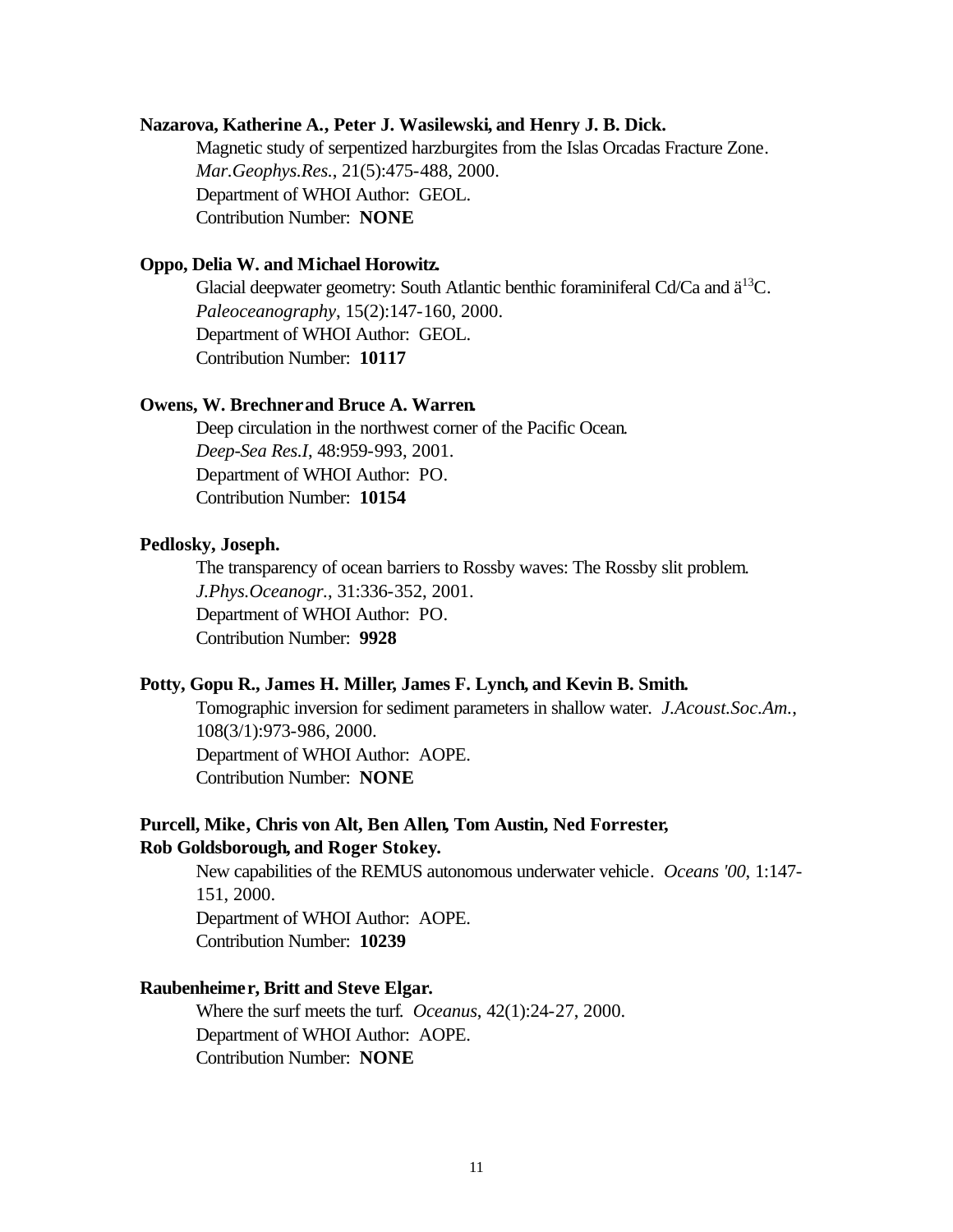## **Reddy, Christopher M., Linnea J. Heraty, Ben D. Holt, Neil C. Sturchio, Timothy I. Eglinton, Nicholas J. Drenzek, Li Xu, James L. Lake, and Keith A. Maruya.**

Stable chlorine isotopic compositions of aroclors and aroclor-contaminated sediments. *Environ.Sci.Technol.*, 34(13):2866-2870, 2000. Department of WHOI Author: MCG. Contribution Number: **10194**

## **Rennie, Sarah E., John L. Largier, and Steven J. Lentz.**

Observations of a pulsed buoyancy current downstream of Chesapeake Bay. *J.Geophys.Res.*, 104(C8):18227-18240, 1999. Department of WHOI Author: PO. Contribution Number: **NONE**

#### **Roman, Chris, Oscar Pizarro, Ryan Eustice, and Hanumant Singh.**

A new autonomous underwater vehicle for imaging research. *Oceans '00*, 1:153-156, 2000. Department of WHOI Author: AOPE. Contribution Number: **10231**

## **Schlezinger, Jennifer J. and John J. Stegemen.**

Dose and inducer-dependent induction of cytochrome P450 1A in endothelia of the eel, including in the swimbladder rete mirabile, a model microvascular structure. *Drug Metab.Dispos.*, 28(6):701-708, 2000. Department of WHOI Author: BIO. Contribution Number: **10090**

## **Sieracki, Michael E., Dian J. Gifford, Scott M. Gallager, Cabell S. Davis.**

Ecology of a *Chaetoceros socialis* lauder patch on Georges Bank: Distribution, microbial associations, and grazing losses. *Oceanography*, 11(1):30-35, 2000. Department of WHOI Author: BIO. Contribution Number: **NONE**

## **Singer, R., J. Curtice, M. Kurz, and M. Lott, III.**

Automation of a mass spectrometer and extraction line for the determination of noble gas isotopes in rocks. *Oceans '00*, I:119-122, 2000. Department of WHOI Author: AOPE. MCG. Contribution Number: **NONE**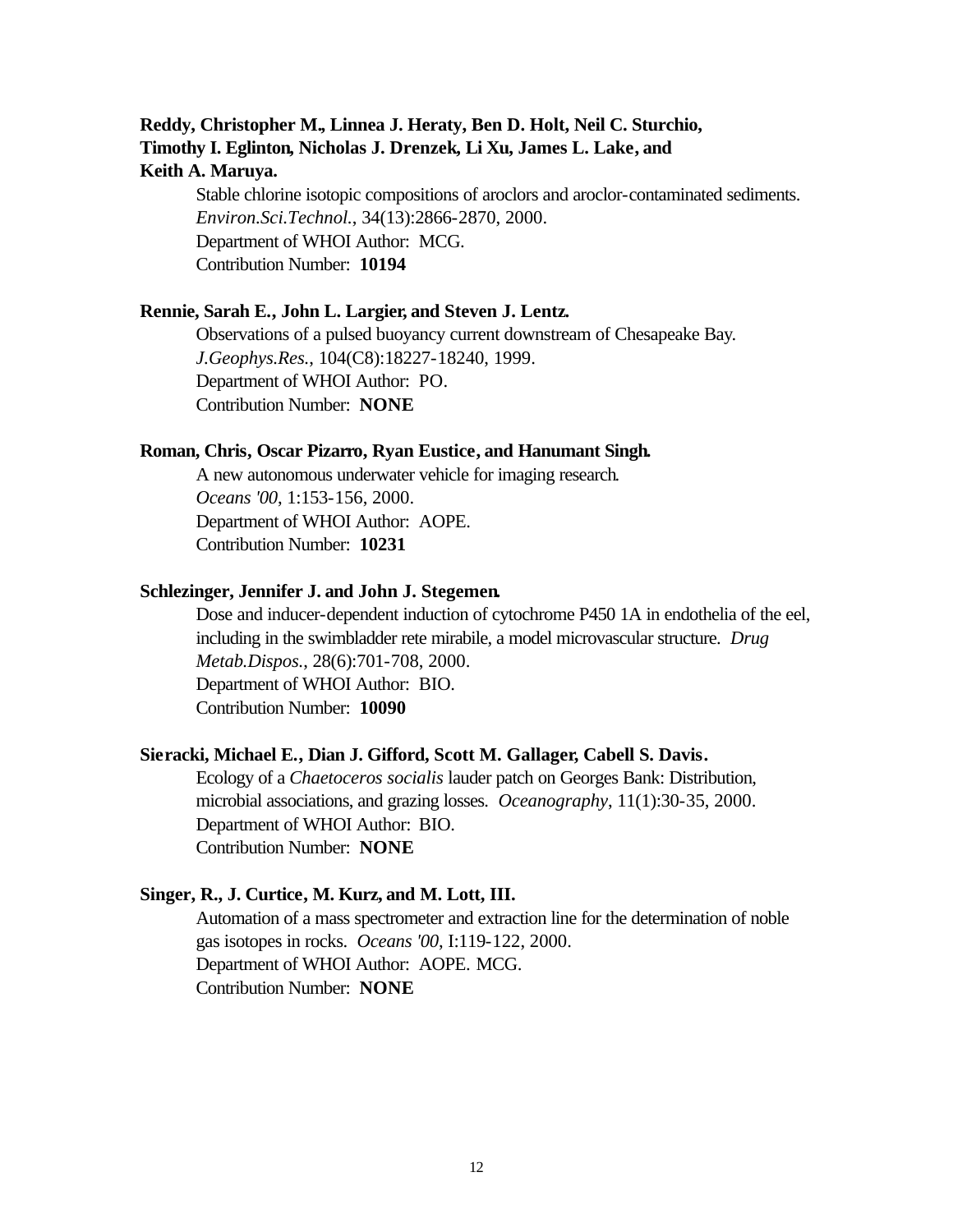#### **Solow, Andrew R. and Woolcott K. Smith.**

Testing for a mass extinction without selecting taxa. *Paleobiology*, 26(4):647-650, 2000. Department of WHOI Author: BIO. Contribution Number: **9975**

## **Sosik, Heidi M. and John R. Morrison.**

Analysis and visualization of inherent optical properties of the Gulf of Maine observed from a towed vehicle. In: *Ocean Optics XV Conference. Musee Oceanographique, Monaco, October 16-20, 2000.* Steve Ackleson and John Marra, Co-Convenors. CD ROM prepared by the Office of Naval Research (Ocean, Atmosphere and Space S&T Department), Washington, D. C*.*, 11 pp., 2000. Department of WHOI Author: BIO. Contribution Number: **NONE**

## **Stojanovic, M. and L. Freitag.**

Hypothesis-feedback equalization for direct-sequence spread-spectrum underwater communications. *Oceans '00*, 1:123-128, 2000. Department of WHOI Author: AOPE. Contribution Number: **NONE**

## **Stokey, Roger P. and Thomas Austin.**

The NaviComputer: A portable long baseline navigation system designed for interface to an autonomous underwater vehicle. *Oceans '00*, 3:2115-2121, 2000. Department of WHOI Author: AOPE. Contribution Number: **NONE**

## **Stokey, Roger P.**

Web-centric instrumentation: Controlling and monitoring a vertical profiler using a WWW browser. *Oceans '00*, 1:349-352, 2000. Department of WHOI Author: PO. Contribution Number: **NONE**

#### **Strong, B., B. Brumley, E. A. Terray, and Gregory W. Stone.**

The performance of ADCP-derived directional wave spectra and comparison with other independent measurements. *Oceans '00*, 2:1195-1203, 2000. Department of WHOI Author: AOPE. Contribution Number: **10234**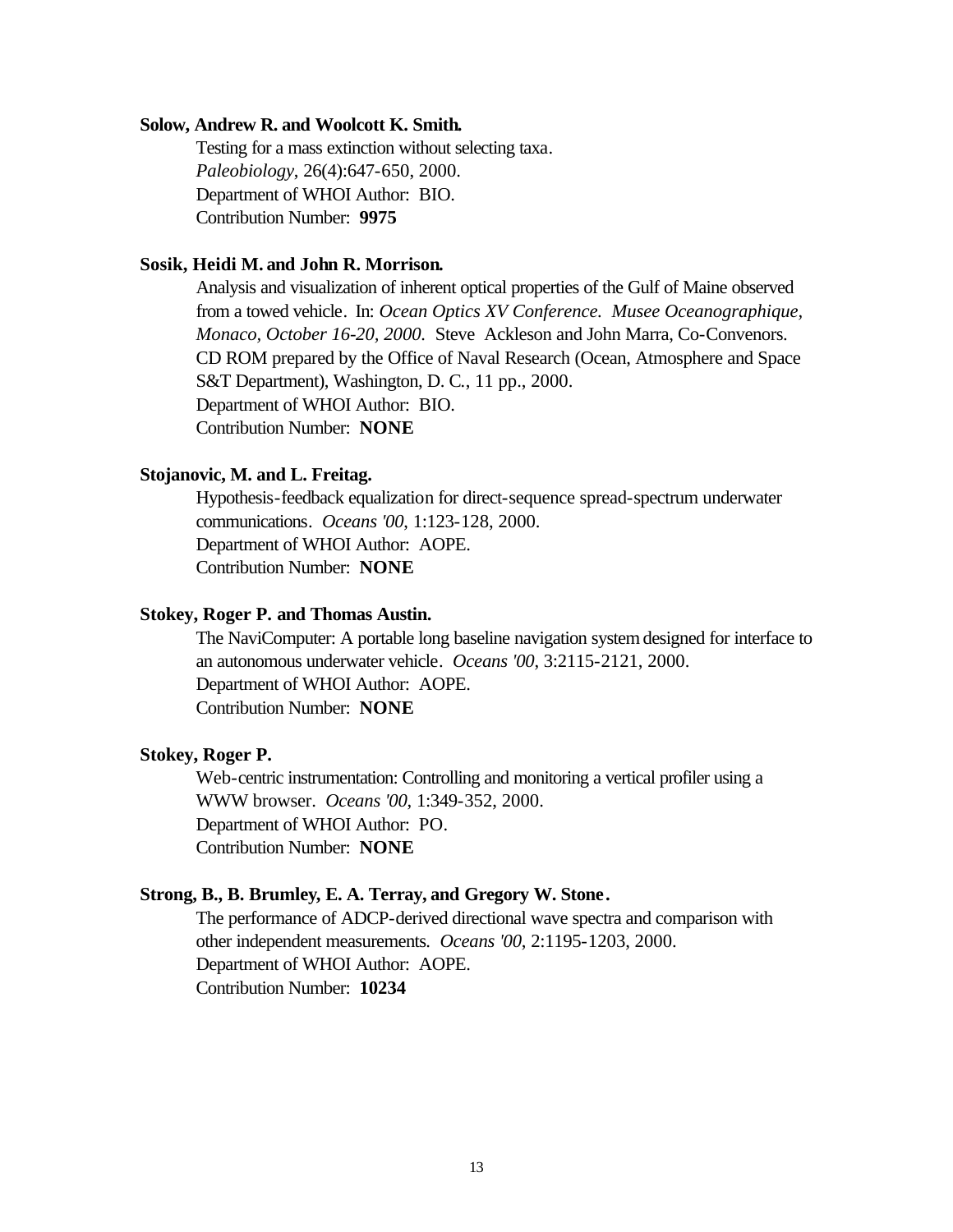## **Thwaites, F. T. and E. A. Terray.**

A pitot sensor for measuring near-surface turbulence. *Oceans '00*, 2:981-986, 2000. Department of WHOI Author: AOPE. Contribution Number: **10243**

## **Torres, Daniel J., Robert C. Millard, H. Marshall Swartz, and John M. Toole.**

A comparison of LADCP and CTD performance on a slide-down-wire frame versus a standard CTD frame. *Oceans '00*, 1:359-366, 2000. Department of WHOI Author: PO. Contribution Number: **NONE**

## **Tyack, Peter L.**

Dolphins whistle a signature tune. *Science*, 289:1310-1311, 2000. Department of WHOI Author: BIO. Contribution Number: **NONE**

## **Tyack, Peter L. and Christopher W. Clark.**

Communication and acoustic behavior of dolphins and whales. In: *Hearing by Whales and Dolphins.* Whitlow W. L. Au, Arthur N. Popper, Richard R. Fay, eds., Springer Handbook of Auditory Research, Volume 12, Richard R. Fay, Arthur N. Popper, Series eds. Springer-Verlag New York, Inc., NY, :156-224, 2000. Department of WHOI Author: BIO. Contribution Number: **NONE**

#### **Uchupi, E., N. Driscoll, R. D. Ballard, and S. T. Bolmer.**

Drainage of late Wisconsin glacial lakes and the morphology and Late quaternary stratigraphy of the New Jersey-southern New England continental shelf and slope. *Mar.Geol.*, 172:117-145, 2001. Department of WHOI Author: GEOL. Contribution Number: **10216**

## **Valiela, I., P. Peckol, C. D'Avanzo, J. Kremer, D. Hersh, K. Foreman, K. Lajtha, B. Seely, W. R. Geyer, T. Isaji, and R. Crawford.**

Ecological effects of major storms on coastal watersheds and coastal waters. *J.Coast.Res.*, :218-238, 1998. Department of WHOI Author: AOPE. Contribution Number: **NONE**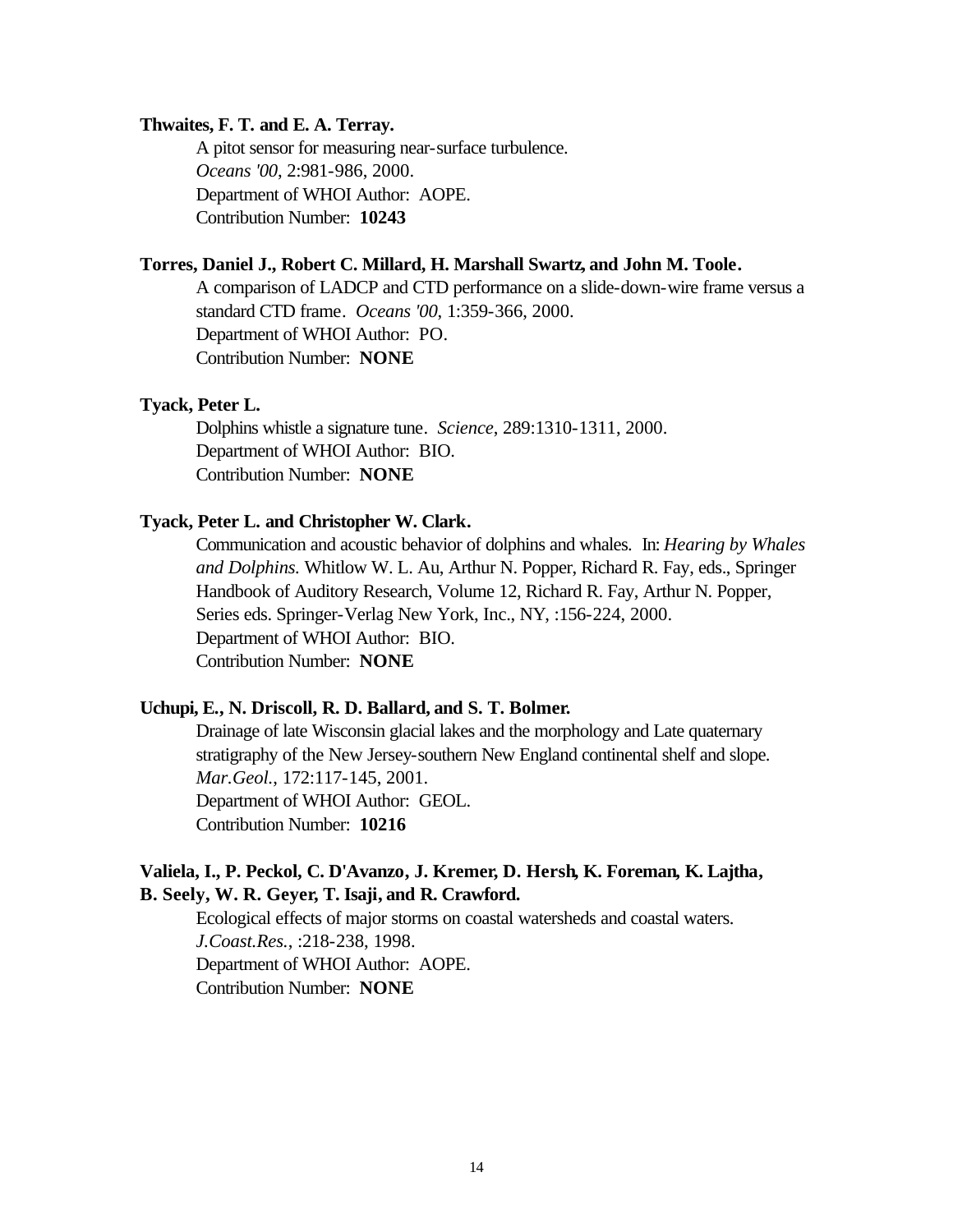#### **Walstad, Leonard J.**

Data assimilation for coastal observing systems. *Oceanography*, 13(1):47-53, 2000. Department of WHOI Author: AOPE. Contribution Number: **NONE**

## **Walter, H.-J., M. M. Rutgers van der Loeff, and R. Francois.**

Reliability of the <sup>231</sup>Pa<sup> $/230$ </sup>Th activity ratio as a tracer for bioproductivity of the ocean. *In: Proxies in Paleoceanography,* Gerhard Fischer, Gerold Wefer, eds. Springer, Berlin, :393-408, 1999. Department of WHOI Author: MCG. Contribution Number: **NONE**

## **Weisbrod, Anne V., Damian Shea, Michael J. Moore , and John J. Stegeman.**

Bioaccumulation patterns of polychlorinated biphenyls and chlorinated pesticides in Northwest Atlantic pilot whales. *Environ.Toxicol.Chem.*, 19(3):667-677, 2000. Department of WHOI Author: BIO. Contribution Number: **NONE**

## **Weisbrod, Anne V., Damian Shea, Michael J. Moore , and John J. Stegeman.**

Organochlorine exposure and bioaccumulation in the endangered Northwest Atlantic right whale (*Eubalaena glacialis*) population. *Environ.Toxicol.Chem.*, 19(3):654-666, 2000. Department of WHOI Author: BIO. Contribution Number: **NONE**

#### **Weller, Robert, John Toole, Michael McCartney, and Nelson Hogg.**

Outposts in the ocean. *Oceanus*, 42(1):20-23, 2000. Department of WHOI Author: PO. Contribution Number: **NONE**

## **Whitcomb, Louis, Dana Yoerger, Hanumant Singh, and Jonathan Howland.**

Advances in underwater robot vehicles for deep ocean exploration: Navigation, control, and survey operations. In: *Robotics Research 9: Proceedings of the Ninth International Symposium of Robotics Research (ISRR'99), October 9-12, 1999, Snowbird, Utah, USA.* John M. Hollerbach, Daniel E. Koditschek, eds. Springer, New York, :1-9, 2000. Department of WHOI Author: AOPE. Contribution Number: **10044**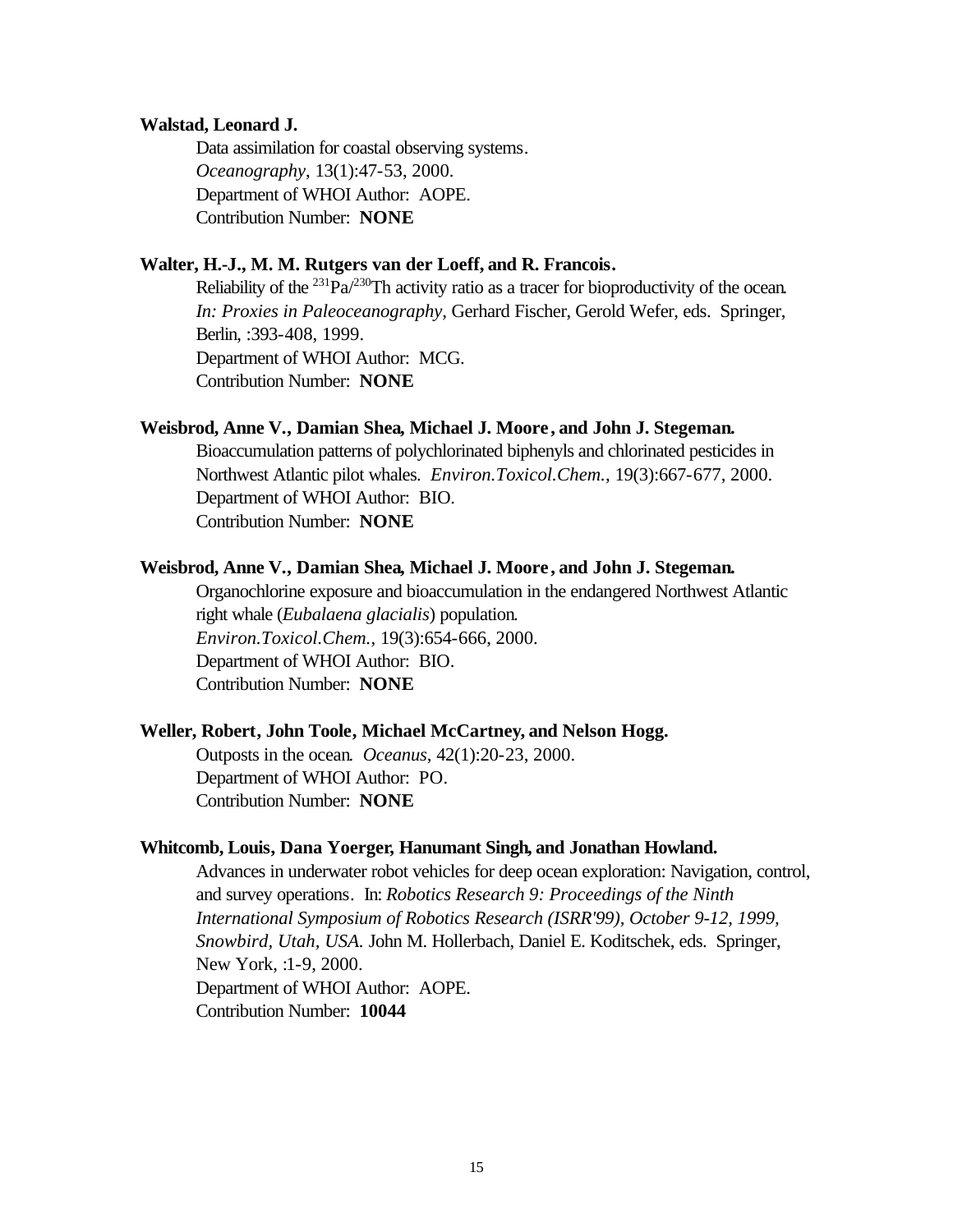## **Williams, Albert J., 3rd .**

Power, packaging, and multiplexing considerations in an acoustic travel-time current meter. *Oceans '00*, 2:975-980, 2000. Department of WHOI Author: AOPE. Contribution Number: **10228**

## **Williams, Albert J., 3rd and Eugene A. Terray.**

Measurement of directional wave spectrum with a modular acoustic velocity sensor. *Oceans '00*, 2:1175-1180, 2000. Department of WHOI Author: AOPE. Contribution Number: **10233**

## **Wooding, F. B., K. R. Peal, and J. A. Collins.**

Broadband seismometry beneath the seafloor. *Oceans '00*, 2:1227-1231, 2000. Department of WHOI Author: GEOL. AOPE. Contribution Number: **NONE**

## **Xiangze, Jin, Ruixin Huang, and Jiayan Yang.**

Centennial oscillations in an ocean-ice coupled model. *Adv.Atmos.Sci.*, 16(3):323-342, 1999. Department of WHOI Author: PO. Contribution Number: **9351**

## **Yang, Jiayang and James F. Price.**

Water-mass formation and vorticity balance in an abyssal ocean circulation. *J.Mar.Res.*, 58:789-808, 2000. Department of WHOI Author: PO. Contribution Number: **9616**

## **Yoerger, D. R., A. M. Bradley, H. Singh, B. B. Walden, M.-H. Cormier, and W. B. F. Ryan.**

Multisensor mapping of the deep seafloor with the Autonomous Benthic Explorer. In: *Proceedings of the 2000 International Symposium on Underwater Technology, Tokyo, Japan, May 23-26, 2000.* IEEEE, New Jersey, :248-253, 2000. Department of WHOI Author: AOPE. Contribution Number: **NONE**